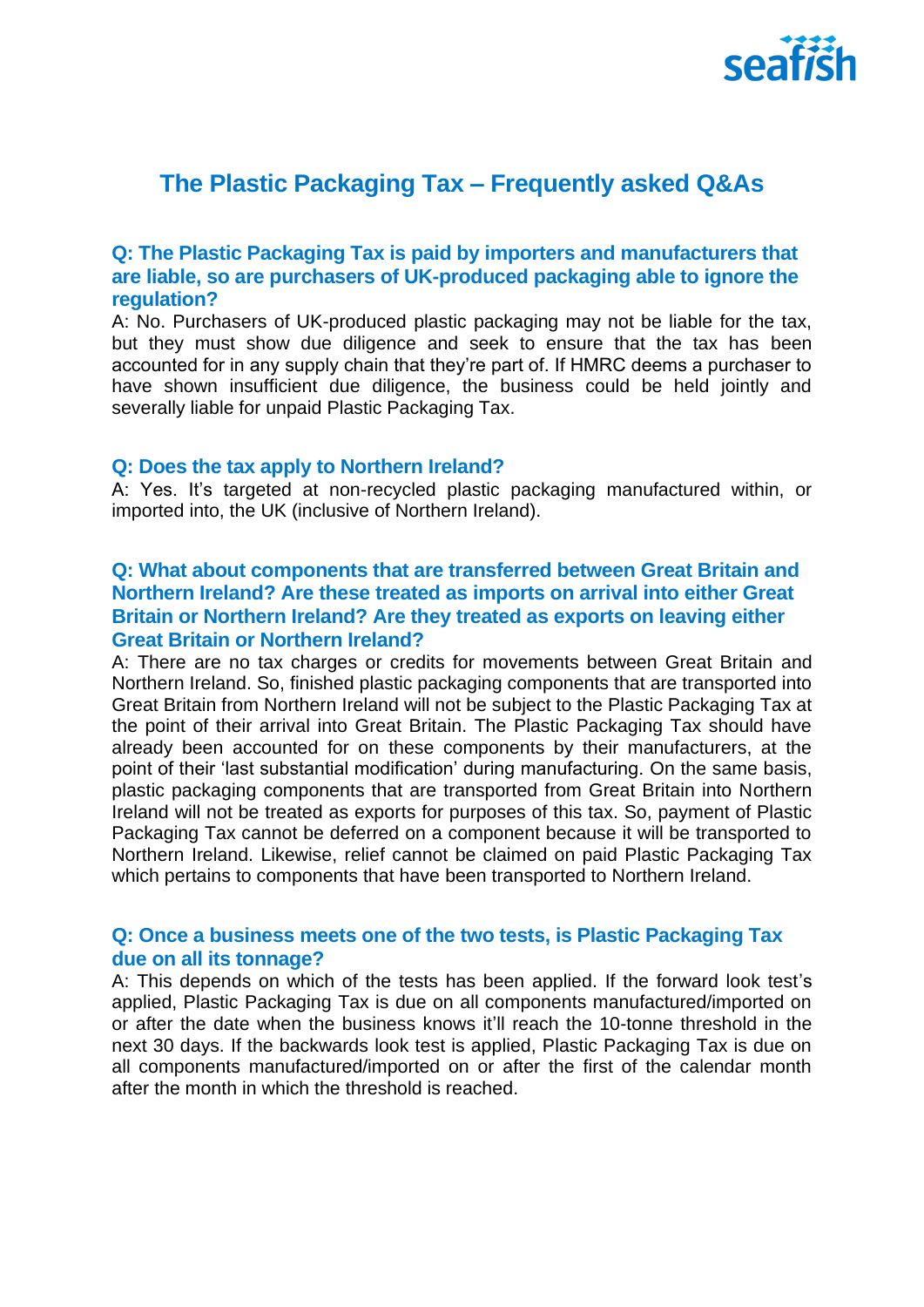

# **Q: Couldn't there be circumstances where a business is better off applying the backwards look test before it applies the forward look test and registering for the tax on that basis, so their tonnage doesn't immediately become liable? Can my business choose whether it applies the forward look test or backwards look test first?**

A: No. The forward look test must always be applied first; a business must register based on the forward look test if the conditions of that test are met. This is confirmed by the [Finance Act 2021 s55\(2\).](https://www.legislation.gov.uk/ukpga/2021/26/section/55/enacted)

# **Q: From 1 April 2023, the 12-month timeframe for the backwards look test will be a rolling one. Does this mean a business could fall in and out of the requirement to report?**

A: If a business has met the conditions of the backwards look test on any given date, it must register for the tax and complete quarterly returns for at least 12 months. It would not be acceptable for a business that meets the backwards look test on 1 April 2023 to refrain from registering, on the basis that it will not meet the same test on 2 April 2023. If a business does not meet the liability conditions for a period of at least 12 months, they can request for their registration to be cancelled, as per the Finance [Act 2021 s57.](https://www.legislation.gov.uk/ukpga/2021/26/section/57/enacted)

#### **Q: A business has met one of the two tests. How quickly must it register?**

A: A business has 30 days to register from the date when either of the two tests is met.

## **Q: A business is not in scope – it falls well beneath the 10-tonne threshold. Does it still need to monitor its plastic packaging usage and keep records of this?**

A: The fact that a business must register if either test is met means that any manufacturer or importer must monitor how much material they're using, to demonstrate that they have not met the threshold of either test. Otherwise, they could breach the threshold without realising this. HMRC advises businesses that are not in scope to keep records which support this. For example, if a manufacturer is not within scope because it has manufactured less than 10 tonnes of plastic packaging since 1 April 2022 and will not exceed the 10-tonne threshold within the next 30 days, it could maintain a record specifying the weight of each component that it finishes. HMRC has stated that businesses which are well beneath the 10 tonne threshold will be expected to keep much fewer records than those businesses that are close to the threshold.

### **Q: How is packaging defined for purposes of this tax?**

A: Packaging's used to contain, protect, handle, present and/or deliver goods. The two forms of packaging in scope are packaging intended for use in the supply chain and packaging intended for single use by the consumer (for example, a ready meal container). Packaging that's deemed an integral part of the goods themselves is exempt from the tax. [HMRC has given various examples](https://www.gov.uk/government/publications/examples-of-packaging-in-and-out-of-scope-of-plastic-packaging-tax/packaging-in-and-out-of-scope-of-plastic-packaging-tax#plastic-packaging-that-is-an-integral-part-of-the-goods) of when packaging would and would not be considered integral to the goods themselves.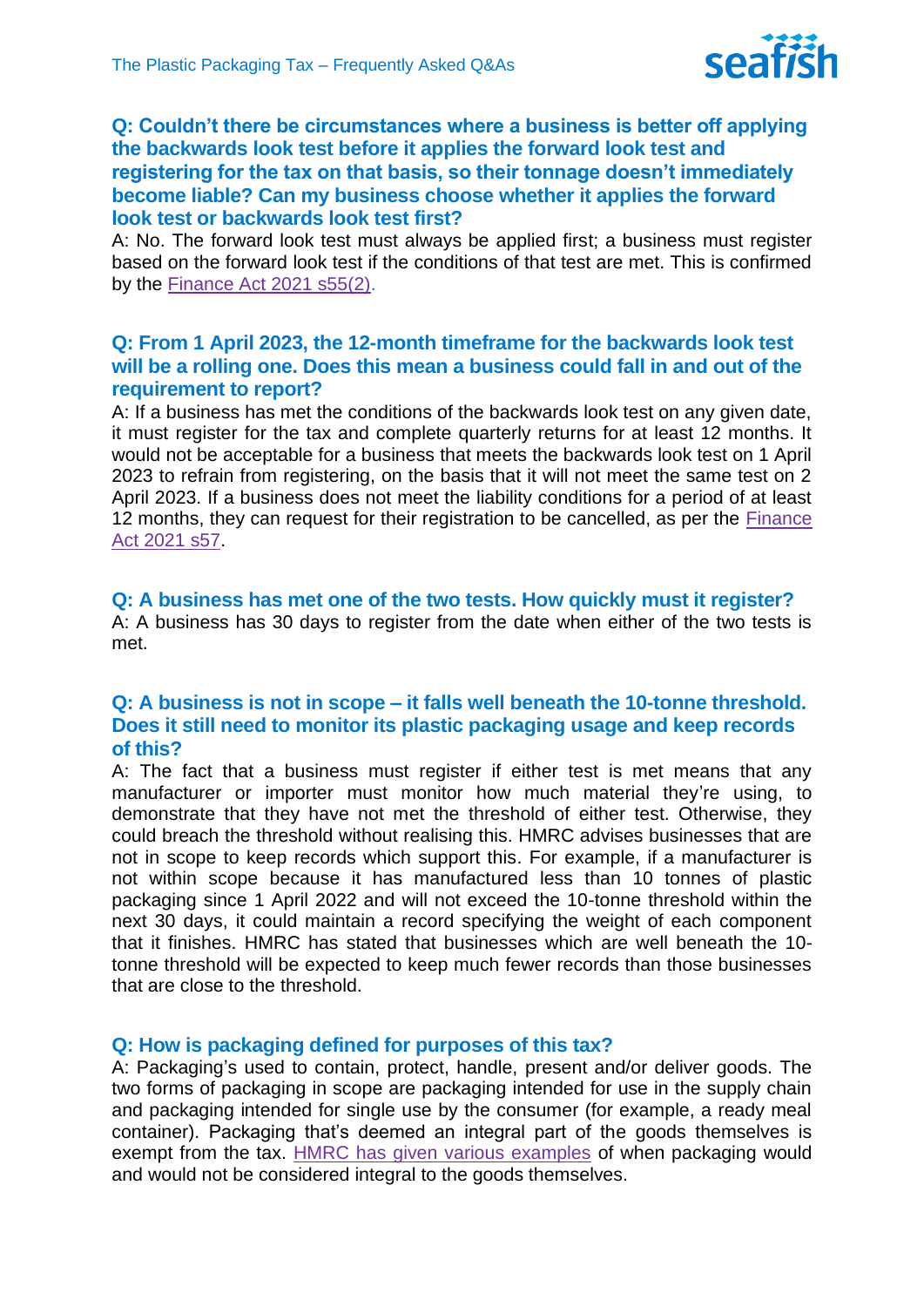

### **Q: How is plastic defined for purposes of this tax?**

A: Plastic's defined as any polymer material to which substances. For example, calcium, dyes or glass may have been added. [HMRC has published guidance](https://www.gov.uk/guidance/work-out-which-packaging-is-subject-to-plastic-packaging-tax#when-packaging-is-considered-plastic) on when packaging's considered plastic.

#### **Q: Are biodegradable and compostable plastics in scope?**

A: Yes. HMRC has stated that plastics include polymers that are biodegradable, compostable or oxo-degradable.

#### **Q: How does HMRC define recycled plastic?**

A: [HMRC has provided guidance](https://www.gov.uk/guidance/work-out-which-packaging-is-subject-to-plastic-packaging-tax#recycled-plastic) regarding how it specifically defines recycled plastic. In summary, this is plastic that's been reprocessed, via a chemical or manufacturing process, from recovered material.

### **Q: If a plastic packaging component has some but less than 30% recycled content, does the tax apply to the entire component?**

A: Yes. There's no exemption for any recycled content if this makes up less than 30% of the overall component.

# **Q: All the plastic that a business imports is 30% or more recycled – does it still need to register for the tax?**

A: Yes. Businesses that import or manufacture only recycled plastic still need to register for Plastic Packaging Tax, even though the tax will not be payable. [Information is available from HMRC](https://www.gov.uk/guidance/check-which-plastic-packaging-is-exempt-from-plastic-packaging-tax#exempt-packaging-which-counts-towards-the-10-tonne-threshold-for-registration) on exempt components that count towards the threshold for registration.

# **Q: Does transport packaging on imports count towards the threshold for registration?**

A: No. [Further information is available from HMRC](https://www.gov.uk/guidance/check-which-plastic-packaging-is-exempt-from-plastic-packaging-tax#exempt-packaging-which-does-not-count-towards-the-10-tonne-threshold-for-registration) on exempt components that do not count towards the threshold for registration.

### **Q: What would be an example of how this tax needs to be accounted for on a 'per component' basis?**

A: A ready meal container consisting of a plastic pot, layer of film and label would need each of these three components to be assessed individually.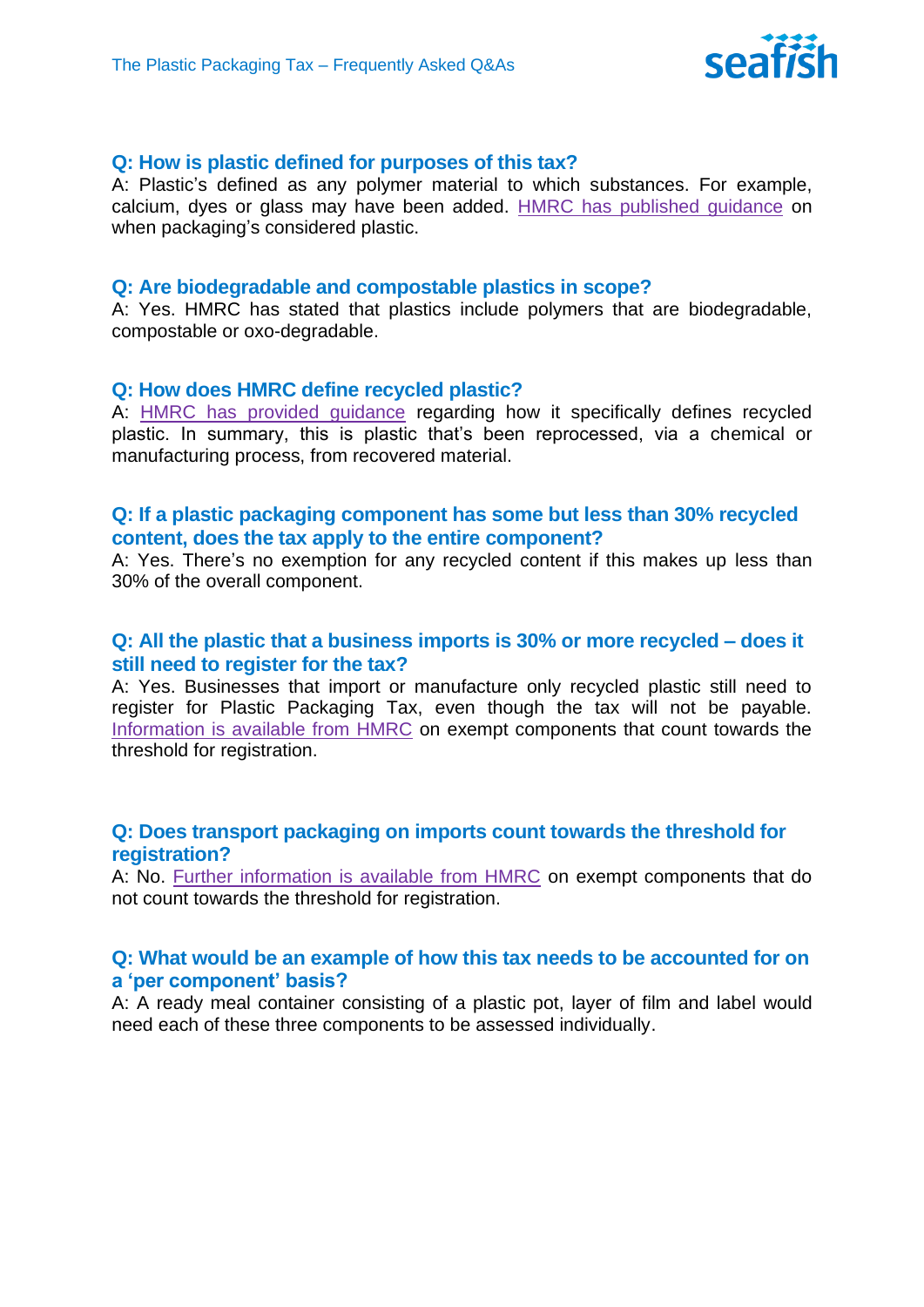

# **Q: Are the non-recycled plastic components of seafood products such as plastic sheets in frozen cartons of shatterpack fillets in scope? Will importers of surimi seafood sticks have to assess and quantify nonrecycled plastic volumes in these items?**

A: Non-recycled plastic sheets in frozen cartons of shatterpack fillets protect goods and are intended for single use by the consumer, so they're in scope. Importers of surimi crab sticks must assess and quantify non-recycled plastic volumes in these items where those volumes contain and/or protect goods – unless the importer deems them to be an 'integral part of the goods', [the definition of which has been](https://www.gov.uk/guidance/check-which-plastic-packaging-is-exempt-from-plastic-packaging-tax#integral)  [provided by HMRC.](https://www.gov.uk/guidance/check-which-plastic-packaging-is-exempt-from-plastic-packaging-tax#integral)

### **Q: Are expanded polystyrene boxes for fresh seafood products in scope?**

A: If the fish boxes are not primary or secondary packaging and they're being used to transport multiple sales units and prevent damage during transportation, they're covered by the exemption for transport packaging on imports and are not in scope. However, the boxes would not be covered by the exemption where they're normal packaging around a sales unit or number of sales units and can be sold as such to the end user or consumer. This is reflected by [HMRC guidance.](https://www.gov.uk/guidance/check-which-plastic-packaging-is-exempt-from-plastic-packaging-tax#exempt-packaging-which-does-not-count-towards-the-10-tonne-threshold-for-registration)

### **Q: Are reusable boxes in scope?**

A: [HMRC has confirmed](https://www.gov.uk/government/publications/examples-of-packaging-in-and-out-of-scope-of-plastic-packaging-tax/packaging-in-and-out-of-scope-of-plastic-packaging-tax#plastic-packaging-designed-for-use-in-the-supply-chain) that a box being reusable does not prevent it from being in scope. These components are in scope unless they amount to transport packaging on imports or some other exemption applies. For example, because the component is 30% or more recycled.

# **Q: At what point in the UK packaging manufacture process does the tax become due?**

A: It becomes due at the point of the last 'substantial modification' before packing and filling.

### **Q: What's classed as a 'substantial modification'?**

A: A substantial modification's a change that affects the shape, structure, thickness and/or weight of a component. For example, the final process to manufacture a plastic bag (prior to its usage within a 'boil-in-the-bag' product) would be the last substantial modification, where that process has affected the component's shape, structure, thickness and/or weight. A substantial modification does not refer to different components being placed together to make a single container of goods, like a ready meal container involving a pot, layer of film and label. Placing these components together would involve sealing and labelling – [listed by HMRC](https://www.gov.uk/guidance/decide-if-you-need-to-register-for-plastic-packaging-tax#changes-which-are-not-classed-as-substantial-modifications) as changes which do not amount to substantial modifications.

# **Q: At what point in the import process does the tax become due?**

A: It becomes due on any finished component imported into the UK once all custom procedures have concluded. If a component is imported into the UK and later undergoes a substantial modification, the importer can reclaim any tax paid on the component.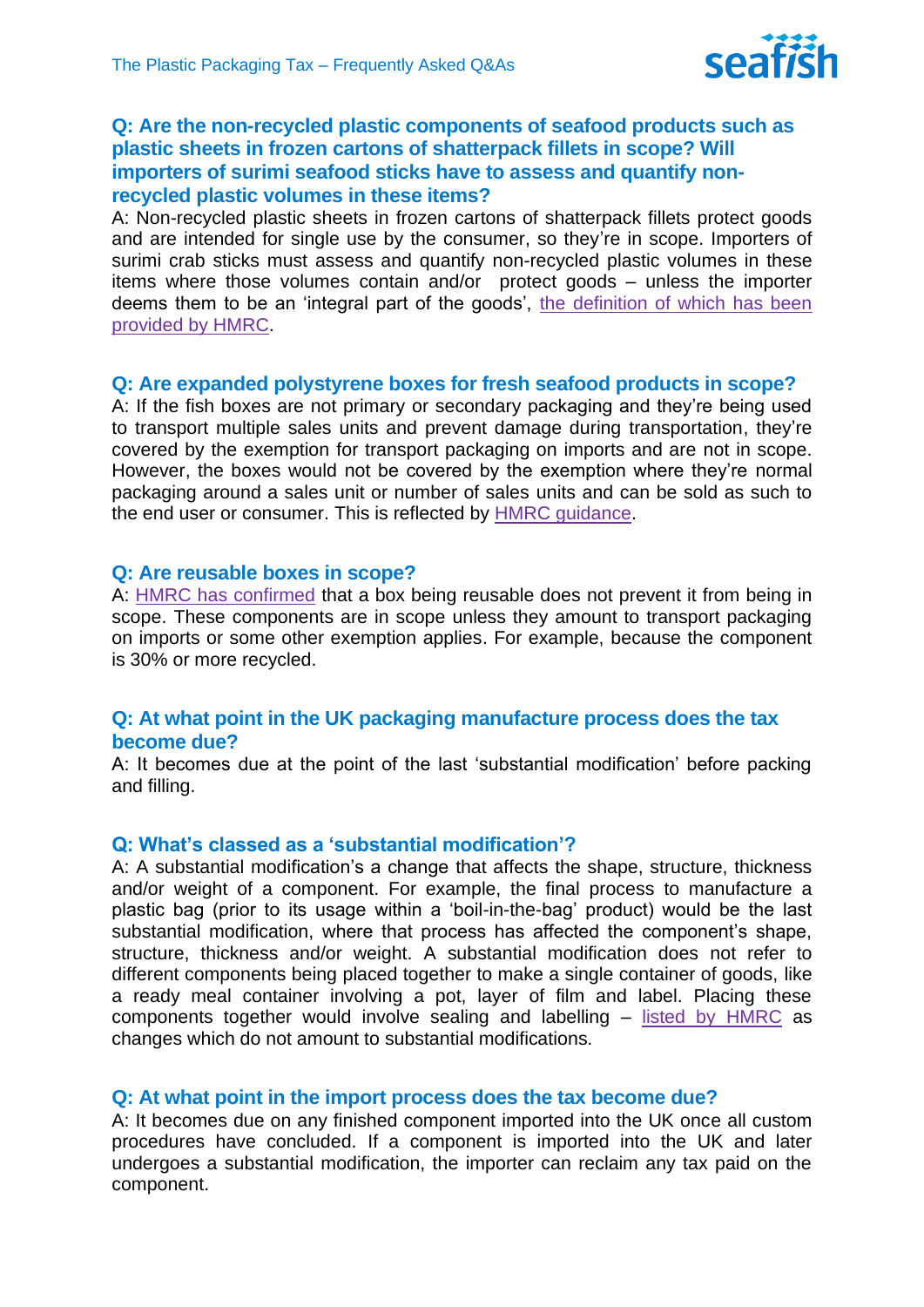

#### **Q: If a component leaves and re-enters the UK, does the tax need paying on re-entry?**

A: Yes, but any tax paid can be reclaimed upon the component being exported again.

#### **Q: Can a business rely on using estimates during the weighing process?**

A: No. You must use one of [HMRC's five established methods](https://www.gov.uk/guidance/how-to-work-out-the-weight-of-packaging-for-plastic-packaging-tax#overall-weight) when weighing components. You can apply to use a novel method by emailing HMRC. The contact email address is: [pptapplicationforspecialweighingmethods@hmrc.gov.uk.](mailto:pptapplicationforspecialweighingmethods@hmrc.gov.uk) Any such method must not rely on estimates.

#### **Q: How is a component's recycled content weighed?**

A: This should be done by each finished component. [Further information is available](https://www.gov.uk/guidance/how-to-work-out-the-weight-of-packaging-for-plastic-packaging-tax#overall-weight)  [from HMRC](https://www.gov.uk/guidance/how-to-work-out-the-weight-of-packaging-for-plastic-packaging-tax#overall-weight) regarding how to establish the recycled content of a component.

#### **Q: How can a business register for the tax?**

A: Registration for the tax is done via [Government Gateway.](https://www.gov.uk/guidance/register-for-plastic-packaging-tax)

### **Q: A company's part of a business group. Does each company in the group need to register individually?**

A: Where a business group's liable for the tax – it's acceptable for that group to register as one. Through this approach, a single business in the group can report and pay the tax on behalf of the others. However, each company's liability for the tax will still need to be assessed individually. [HMRC has defined](https://www.gov.uk/guidance/register-a-group-of-companies-for-plastic-packaging-tax#who-can-register-as-a-group) what constitutes a group of companies.

#### **Q: When are returns and payments due?**

A: Returns and payments are due no later than the last working day of the month following the end of each quarter. The first quarter in which the tax applies covers April, May and June 2022. So, returns and payments in respect of the first quarter must be submitted no later than Friday 29 July 2022.

#### **Q: What information does a business need to include on its return?**

A: [HMRC has described in detail](https://www.gov.uk/guidance/completing-your-plastic-packaging-tax-return#what-you-will-need-to-include-on-your-return) the information that needs including on a return.

### **Q: A business makes an error in a return. For how long will it be possible to correct this?**

A: [HMRC has confirmed](https://www.gov.uk/guidance/completing-your-plastic-packaging-tax-return#correcting-an-error-in-a-previous-tax-return) that businesses have up to four years to correct an error in a return.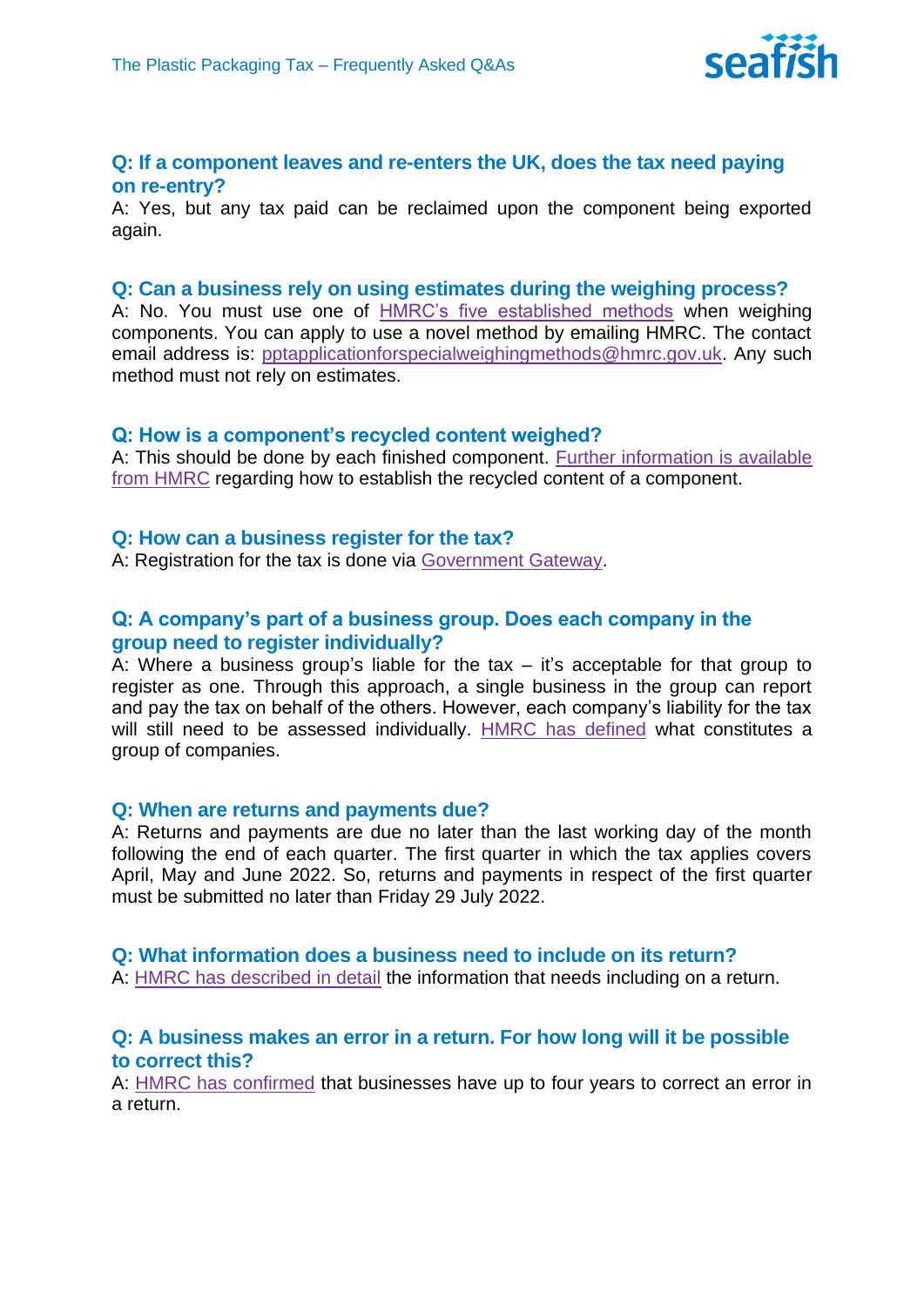

### **Q: Under what circumstances can relief be claimed against previously paid Plastic Packaging Tax?**

A: This is possible if the component is subsequently exported or converted into another one (with a substantial modification being made to the component). The relief must be claimed within two years of the component being manufactured, imported or converted into different packaging.

### **Q: If a component is exported and a business defers payment of Plastic Packaging Tax on the item (or reclaims the tax that was originally paid), does it need to keep supporting evidence that the export took place?**

A: Yes. This evidence must be either a document for any other tax/duty or another document, such as an export invoice. HMRC has stated that the more records which can be kept reflecting the occurrence of an export, the better.

## **Q: If a component is converted into a different one and a business is reclaiming the tax paid on the original component, does it need to keep supporting evidence that the conversion took place?**

A: Yes. This could be the production records of the new component. The business must also keep a record of whether the tax is due on the new component.

#### **Q: How can a business claim the relief?**

A: [HMRC has provided examples](https://www.gov.uk/guidance/claim-a-credit-or-defer-paying-plastic-packaging-tax?msclkid=3293c537d11311ec9eb0d6cbc6904578#when-you-can-claim-a-credit) of how to offset a credit against previously paid Plastic Packaging Tax. There's a credit box in the online tax return form; eligible businesses should populate this box with the appropriate amount.

#### **Q: Can a business defer payment?**

A: Businesses can defer payment of the tax for up to 12 months if they intend to export the component. If the component is not exported within 12 months of it being manufactured or imported, the tax becomes due. It's only possible for a business to defer payment if they themselves are exporting the component. If the component will be exported by another business such as a purchaser, the manufacturer or importer cannot defer payment and must instead account for the tax. They can claim a credit back on their next return once the export has taken place.

### **Q: Is the transport packaging used to export goods from the UK exempt from the tax?**

A: It is not possible for payment to be deferred on packaging that's manufactured or imported with the intention of it being used for transport packaging on the export of goods. It should be included in calculations for the 10-tonne threshold and reported on quarterly returns if the threshold is reached. However, once this packaging is exported, a credit can be claimed (subject to the business having evidence to show that the tax has been paid on the component and the export has taken place).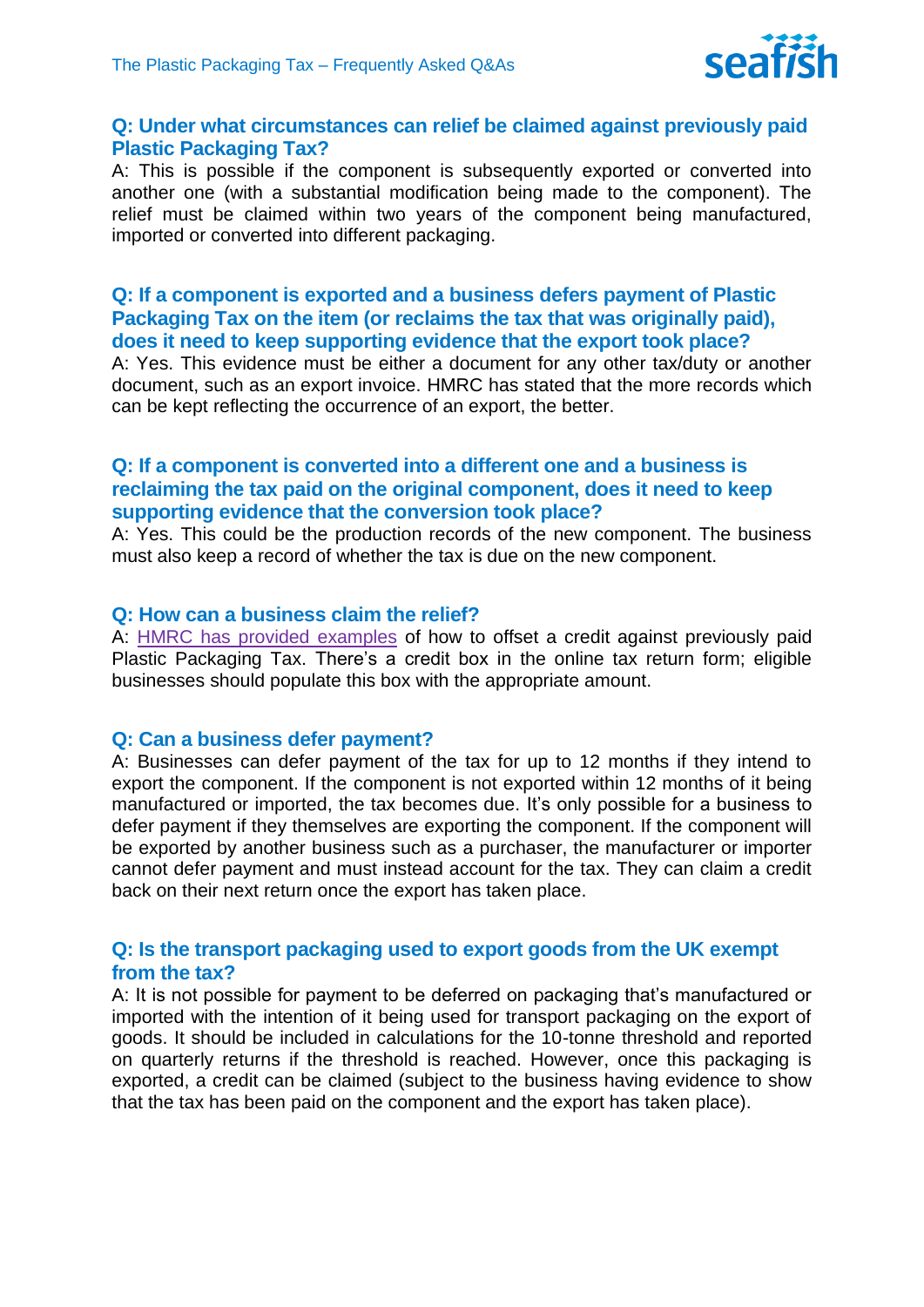

### **Q: What's the minimum level of due diligence checks required?**

A: Although HMRC's stated that it's for each individual business to determine the precise set of due diligence checks that's appropriate to its circumstances, HMRC expects businesses to take steps to verify information provided to them. So, an importer or purchaser must have procedures to verify information about the packaging that it receives from its suppliers (regarding the packaging's recycled content, for instance). An importer would be held liable for the tax if it accepted a supplier's word that a component was exempt, without taking reasonable steps to confirm this. [There's further information available from HMRC](https://www.gov.uk/guidance/how-to-make-due-diligence-checks-for-plastic-packaging-tax) regarding their due diligence expectations.

#### **Q: How long should businesses in scope keep supporting records for?**

A: Businesses that are in scope should keep records that support how they've calculated their liability for a minimum of six years after the end of the accounting period. This includes businesses that are in scope but have a zero liability (for example, because all their plastic packaging is 30% or more recycled).

#### **Q: Is it legal for recycled plastic packaging to be contact with food?**

A: Rolled-over [European Regulation EC 282/2008](https://www.legislation.gov.uk/eur/2008/282/contents) refers to how materials and articles that are made entirely or partially from recycled plastic, and are intended for use as a food contact material, should only be obtained from processes that have been assessed for safety by the appropriate authority. This indicates that it's legal for recycled plastic to be used in contact with food under specific circumstances. However, there are currently limited alternatives to non-recycled plastic. [Further](https://www.food.gov.uk/business-guidance/regulated-products/food-contact-materials-guidance)  [information is available from the Food Standards Agency](https://www.food.gov.uk/business-guidance/regulated-products/food-contact-materials-guidance) regarding when recycled plastic can be used in contact with food, under the sub-heading 'AIMS and recycled plastic processes'.

### **Q: What can a business do to mitigate against the administrative burden of the tax?**

A: There are multiple steps that businesses can take – for example, obtaining copies of any certifications or audits that have been conducted on their suppliers, to prove their usage of recycled plastic. This shows how due diligence checking can be carried out by importers and purchasers without they themselves needing to calculate the recycled content of each component that they import.

### **Q: Can compliance procedures for packaging waste regulations be used to comply with the Plastic Packaging Tax?**

A: Some businesses may be able to use the same software for the Plastic Packaging Tax as what they've been using for packaging waste regulations. However, any businesses that have been using estimations based on turnover to calculate packaging waste won't be able to take this approach to the Plastic Packaging Tax. HMRC is clear that estimates are not acceptable when weighing plastic packaging components for purposes of the new tax.